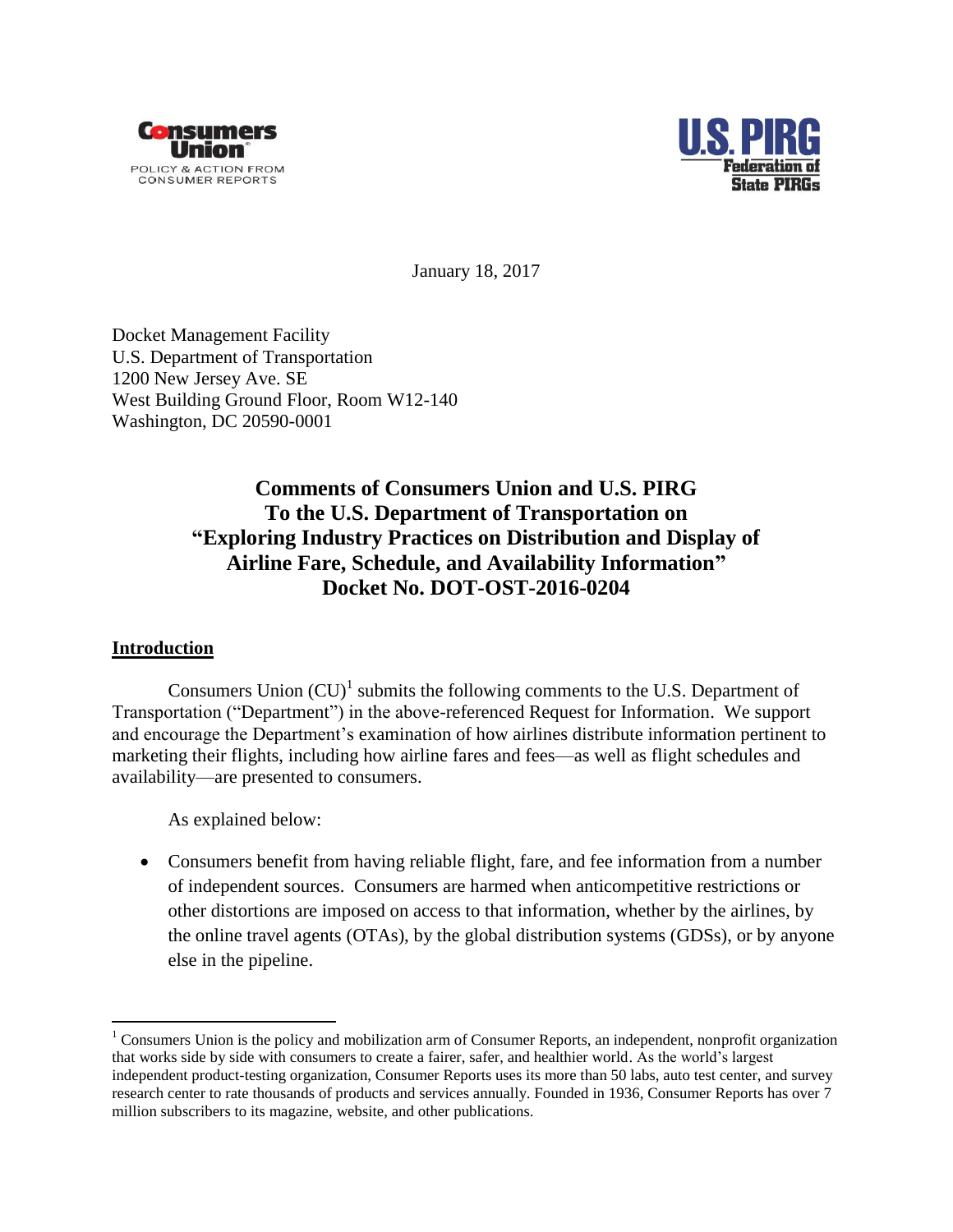- It is a convenience to consumers, and to travel agents serving them, to be able to go to one place to compare all flights. Right now, on domestic flights, there's one major airline that doesn't participate, and that does create an extra search burden. If more airlines opt for going separately, that burden gets bigger.
- Airlines already employ branding advertisements, frequent flyer programs, and other marketing tactics to lock consumers in, both psychologically and financially. The convenience of one-stop comparison shopping helps create an effective counterweight for cost-conscious consumers that makes choice easier, and gives airlines more incentive to compete on fares as well as on convenience, quality, and customer service. Making comparison shopping less convenient makes the airlines' lock-in efforts more successful.
- The airlines, OTAs, and GDSs are in the best position to quantify the effects of restrictions, and we hope the Department will press them all to more specifically explain their basis for defending any restrictions on the open distribution of this information.
- Flight schedule, fare, and fee information is basic market information on which consumers base their purchasing decisions. The fact that airlines may find some commercial advantage in restricting access to this information does not make that information proprietary.

## **Background**

 $\overline{a}$ 

This Request for Information<sup>2</sup> explores the variety of practices airlines employ to display fares, schedules, and flight availability information to consumers. Such practices have become more complex in recent years, due to several key factors: 1) the shift from shopping in person or over the telephone to shopping online; 2) the "unbundling" of fares into separate charges for basic ancillary services such as checking baggage and reserving seats; 3) the growth of online third-party travel sites, such as online travel agencies (OTAs) and travel metasearch sites; 4) the dramatic consolidation in the U.S. airline industry; and 5) airlines' efforts to drive consumers to their own websites. Consumers Union has steadfastly supported making this basic information transparent for consumers, regardless of the booking channel a consumer chooses—online or offline, directly with the airline or through a third party.

49 U.S.C. 41712 authorizes the Secretary to order an air carrier or ticket agent to stop an unfair or deceptive practice or unfair method of competition that the Secretary finds, after notice and an opportunity for a hearing, the carrier or agent to be engaged in. The Department has regulated Computer Reservations Systems (now called Global Distribution Systems) pursuant to this authority in the past.<sup>3</sup> More recently, the Department has taken important steps to strengthen

<sup>&</sup>lt;sup>2</sup> www.federalregister.gov/documents/2016/10/31/2016-26191/exploring-industry-practices-on-distribution-anddisplay-of-airline-fare-schedule-and-availability.

 $3$  www.gpo.gov/fdsys/pkg/FR-2004-01-07/pdf/03-32338.pdf.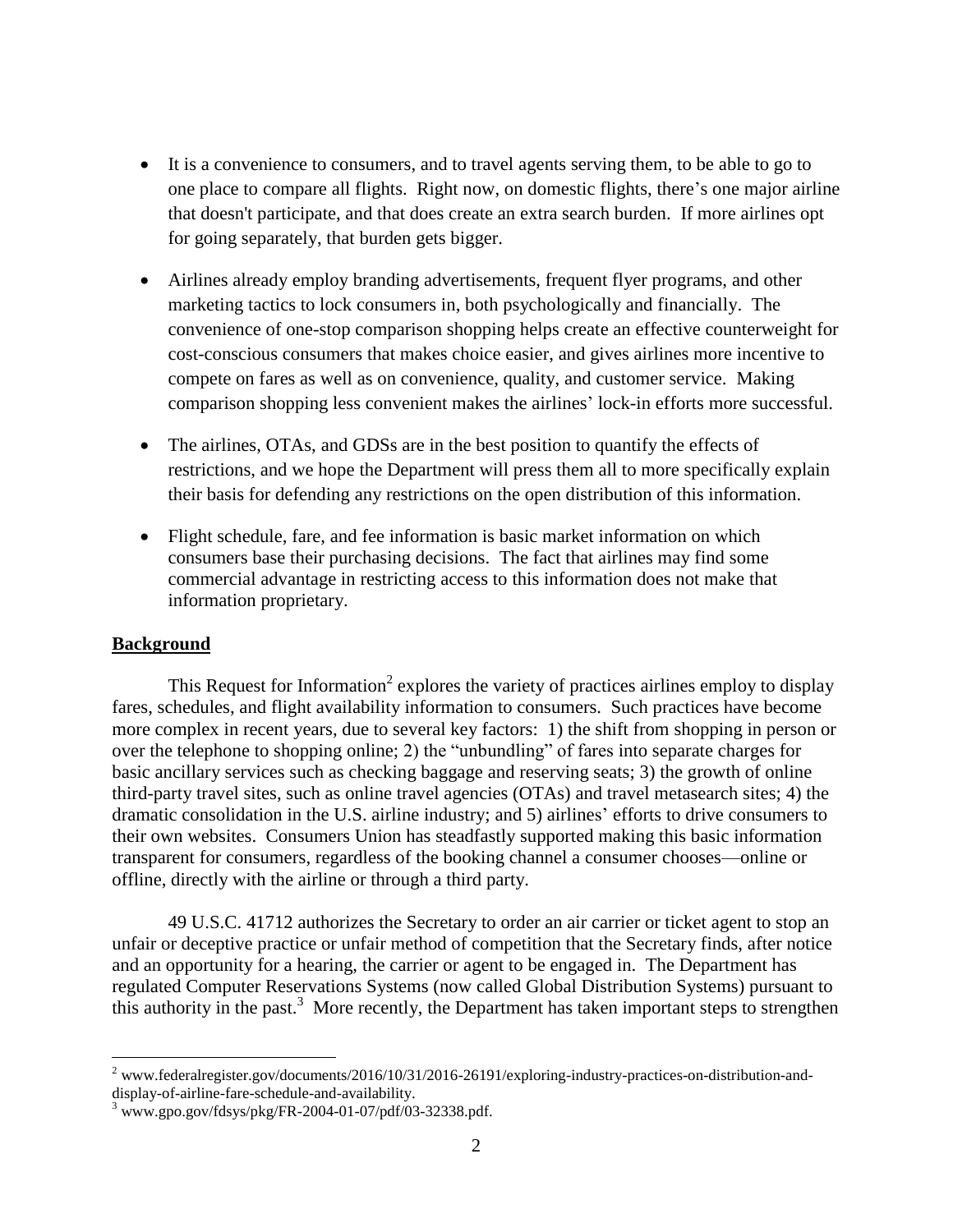consumer rights, including the Airline Passenger Protections of  $2009<sup>4</sup>$  and  $2011<sup>5</sup>$  We are hopeful that this new inquiry by the Department will lead to providing consumers with the further protection of meaningful transparency, provided in a manner that will enable consumers to use their choice of independent sources to conveniently and reliably comparison shop for flights and fares.

### **Response to Specific Questions**

Below are our responses to specific questions posed in the RFI.

#### *Concerns regarding proprietary nature of flight information*

Basic information about flight schedules, fares, fees, and availability is market information on which consumers base their purchasing decisions. It is not proprietary information, legitimately subject to restrictions on its distribution, any more than is a sign in a store window, or a newspaper advertisement. The fact that the airlines might see an advantage to themselves in keeping this information restricted and under their control does not entitle them to treat it as proprietary. Once an airline decides to present this information to the public in order to market flights to consumers, that information is in the public marketplace. While this question may be rendered a bit more complicated by the airline's development and use of software to ensure that flight, fare, fee, and availability information is current, the principle should remain. Consumers' ability to conveniently and reliably comparison shop depends on the same information being readily accessible at all sources.

It has long been understood and accepted that information about routes and fares for transportation services sold to the public is not proprietary. In 1929, the first edition of the Official Aviation Guide of the Airways (OAG) was published and widely disseminated throughout the world; the OAG, and its international counterpart, the ABC Guides, provided and continue to provide complete listings of scheduled passenger flights for every airline in every region of the globe.<sup>6</sup> Even earlier, the ABC Alphabetical Railway Guide, first published in 1853, provided detailed railroad timetables to the traveling public.<sup>7</sup>

Later, the Computer Reservations Systems, developed by the airlines in the 1960s, became the primary distribution system for providing travel agents, corporate travel managers, and other third parties with access to detailed flight and fare information. In that era, airlines referred to travel agencies as "partners," and built those computerized systems to make thirdparty bookings easier for all parties in the supply chain: airlines, travel agents, and customers.<sup>8</sup>

Today, travel agencies process more than 50% of all airline bookings, according to the American Society of Travel Agents (ASTA).<sup>9</sup> Yet in October 2016, an ASTA official noted that

<sup>4</sup> www.transportation.gov/airconsumer/enhancing-airline-passenger-protections-baggage-and-other-consumer-issue.

<sup>5</sup> www.transportation.gov/briefing-room/us-department-transportation-expands-airline-passenger-protections.

<sup>6</sup> www.oag.com/oag-history.

<sup>7</sup> abcrailwayguide.uk/page/about#.WFBE0DKZPLE.

<sup>8</sup> www.asta.org/files/MainSite/images/pr/aLivingHistory.pdf.

<sup>9</sup> www.asta.org/News/PRDetail.cfm?ItemNumber=15010&navItemNumber=539.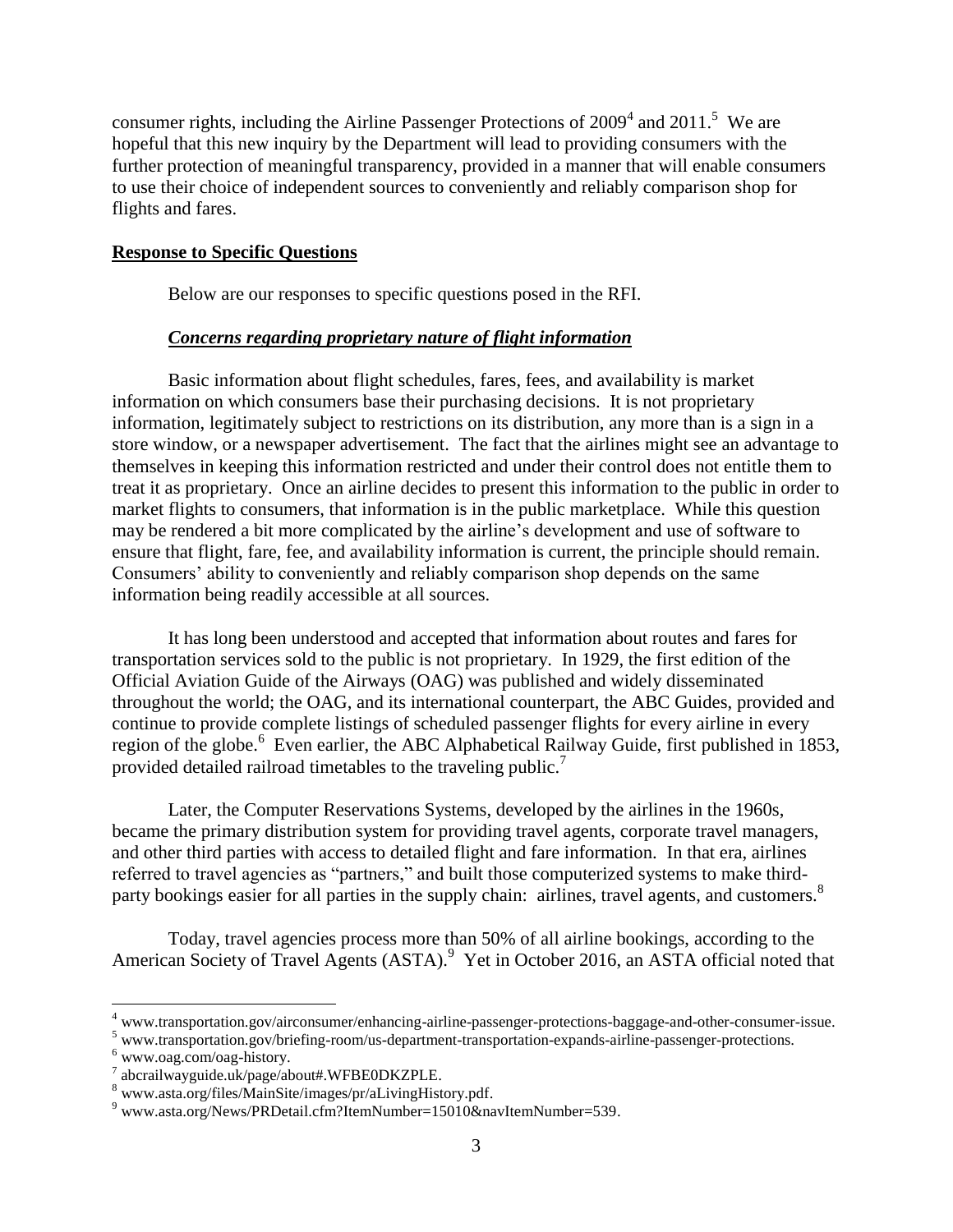"while some progress has been made, serious challenges remain in terms of agency access to ancillary fees."<sup>10</sup>

Two factors have combined to alter the competitive landscape. The first factor is the tremendous growth of online commerce, making it easier for airlines to sell flights directly to consumers. Direct sales eliminate intermediary costs of distribution such as fees, commissions, and other incentives to Global Distribution Systems, travel agencies, Online Travel Agencies, online travel metasearch sites and aggregators, and other third-party ticket sellers. But direct sales can also make it more difficult and time-consuming for consumers to comparison shop.

The second factor is the tremendous growth of ancillary revenue generated by the airlines in fees charged for products and services that once were complimentary as a part of the fare, such as checked baggage, seat assignments and other onboard amenities, and changes to reservations. This change began in 2007 when two domestic "ultra low cost carriers"—Allegiant Airlines and Spirit Airlines—began charging for checked bags; in 2008, American Airlines became the first major U.S. carrier to follow suit.<sup>11</sup> By 2015, the Department estimated that revenues from baggage fees alone on U.S. airlines totaled \$3.8 billion.<sup>12</sup> Airline ancillary revenue worldwide for 2016 is projected to be \$67.4 billion, a 200% increase over  $2010$ .<sup>13</sup>

Both of these factors increase the incentives for airlines to restrict and control how flight information is made available to consumers. But that does not alter the nature of the information: it is basic market information, not business proprietary information.

#### *Consumer access to information needed to make informed choices*

In our view, there is no sense in which airlines' withholding of critical information from third-party OTA and metasearch sites benefits consumers; on the contrary, the practice harms consumers by making it more difficult for consumers to conveniently and reliably comparison shop for the best flights and fares. Our recent research underscores this.

During the summer of 2016, we conducted an extensive analysis of nine popular thirdparty OTA and metasearch sites: CheapOair; Expedia; Google Flights; Hotwire; Kayak; Orbitz; Priceline; Travelocity; and TripAdvisor.<sup>14</sup> The results were published in the October 2016 edition of *Consumer Reports*. We found that fares for all routes could vary considerably on flights departing just hours earlier or later, or from and to nearby alternate airports. We found that all nine of these third-party sites offered helpful filters to facilitate consumer research and make comparison shopping even easier. We also found that these sites offer effective "price alerts" that notify consumers when airfares fall. These third-party sites are especially useful to consumers in monitoring for fluctuations in airline pricing; according to ATPCO, the global airline tariff publisher, the world's airlines offer more than 100 million fares at any given

 $\overline{a}$ <sup>10</sup> *Id.*

<sup>&</sup>lt;sup>11</sup> faculty.haas.berkeley.edu/rjmorgan/mba211/2010%20Final%20Projects/Garde%20Final%20V%205.0.pdf.

<sup>12</sup> www.rita.dot.gov/bts/sites/rita.dot.gov.bts/files/subject\_areas/airline\_information/baggage\_fees/html/2015.html.

<sup>&</sup>lt;sup>13</sup> www.ideaworkscompany.com/november-29-2016-press-release.

<sup>14</sup> "How To Get the Lowest Fare," *Consumer Reports*, October 2016, at 26, http://www.consumerreports.org/airlinetravel/secrets-to-stress-free-flying/.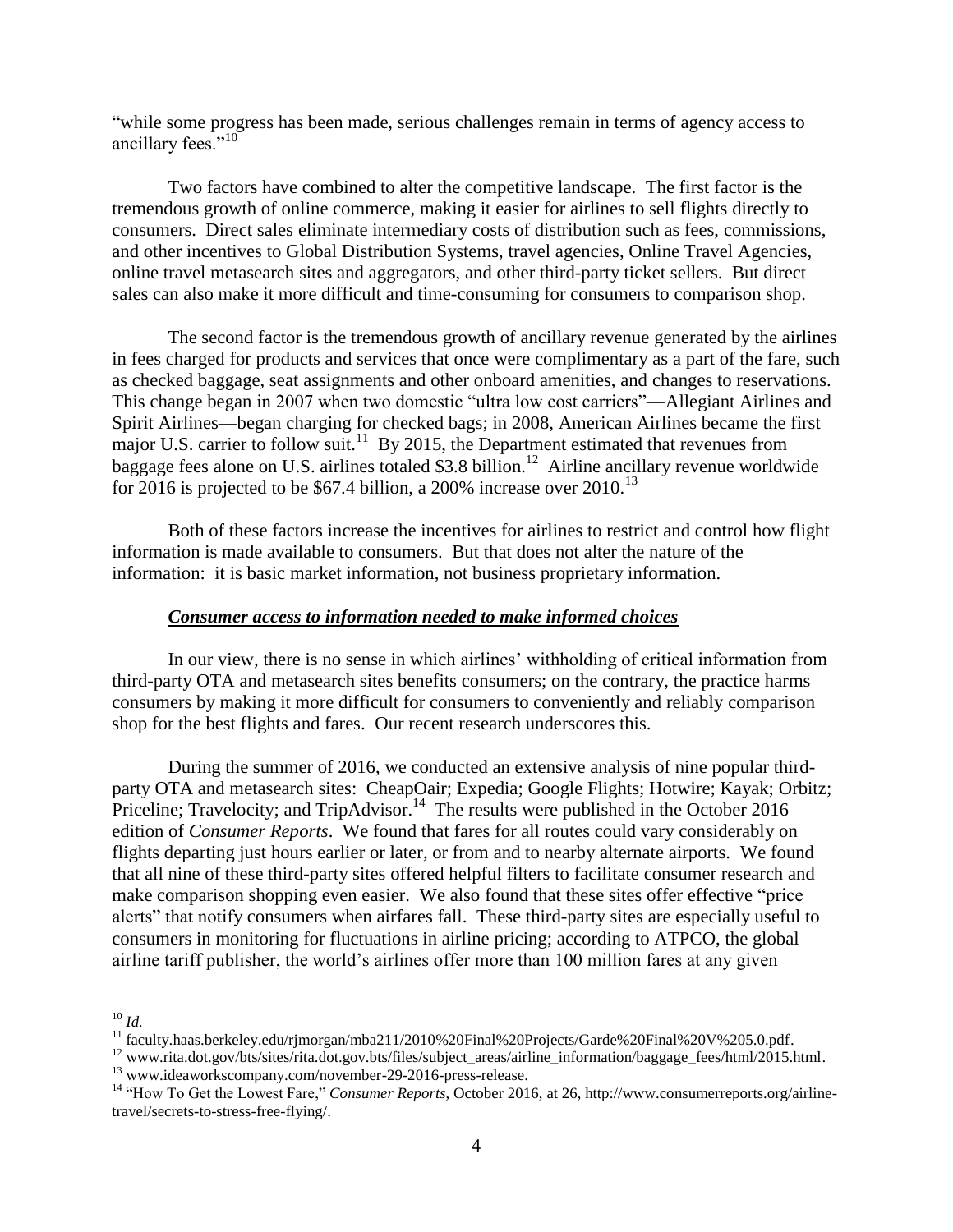moment.<sup>15</sup>

Finally, we found that third-party sites offer a valuable option for consumers that airline "branded" sites cannot adequately match: the ability to create interline itineraries using multiple airlines. These nine sites often provided our testers with flight options composed of two or more carriers, either as connection options to a destination or as different outbound-and-return options for a roundtrip. Even airlines with many marketing and codesharing partners cannot – or will not – provide so many flight and fare options on their own "branded" sites. This ability to paste together itineraries among rival airlines is a key distinction among third-party sites that can greatly assist consumers in terms of both convenience and price.

As we noted in our October 2016 article, some U.S. airlines appear to be making comparison shopping more difficult for consumers, by restricting the flight and fare information available to consumers on third-party sites, particularly information on ancillary fees.<sup>16</sup> This distorts the information consumers are able to obtain, making the third-party sellers less reliable and less convenient.

One aspect of that distortion is "drip pricing," the levying of additional fees in the course of a sale. The Federal Trade Commission (FTC) defines drip pricing as "a pricing technique in which firms advertise only part of a product's price and reveal other charges later as the customer goes through the buying process."<sup>17</sup> At a 2012 FTC conference, then-FTC Chairman Jon Leibowitz noted that the practice "is likely to be much more problematic when a consumer cannot get out of a transaction; for instance, where the consumer has already purchased an airline ticket and arrives at the airport on the day of the flight, only to learn about additional fees for baggage, better seats, perhaps even use of the bathroom."<sup>18</sup> Restricting availability of ancillary fee information can lead to a discriminatory marketplace in which consumers purchasing on third-party sites are subjected to drip pricing.

Similarly, many airlines do not allow third-party sites to provide seat selection.<sup>19</sup> Consumers flying on one of those airlines must book directly with that airline if a guaranteed seat assignment is important.

Importantly, as we have confirmed in extensive polling of many thousands of airline passengers over the years, not all customers are equally concerned with the same criteria when booking a flight.<sup>20</sup> Making *all* information available through all channels enables consumers to shop according to their own needs and preferences.

In recent years, U.S. airlines have moved to induce travelers to book directly on their own

<sup>&</sup>lt;sup>15</sup> www.atpco.net/life-cycle-fare.

<sup>16</sup> "How To Get the Lowest Fare," *supra* note 14.

<sup>&</sup>lt;sup>17</sup> www.ftc.gov/news-events/events-calendar/2012/05/economics-drip-pricing.

<sup>18</sup> www.ftc.gov/sites/default/files/documents/public\_events/economics-drip-pricing/transcript.pdf.

<sup>19</sup> "How To Get the Lowest Fare," *supra* note 14.

<sup>20</sup> www.consumerreports.org/airline-travel/best-and-worst-airlines/.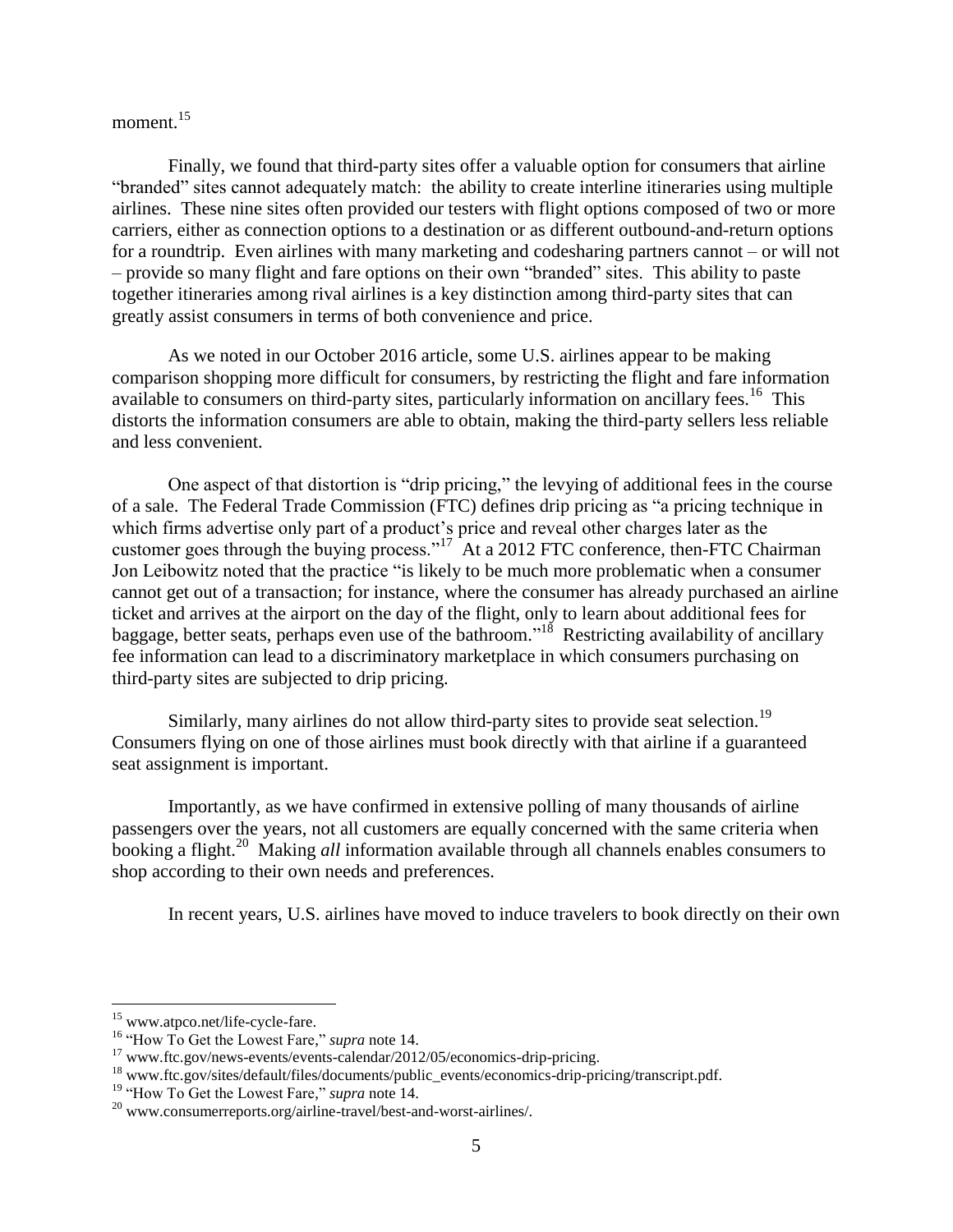"branded" sites, with some success.<sup>21</sup> One means of accomplishing this is to make it more convenient to shop on the branded site, by making it *less* convenient to shop elsewhere—such as by restricting availability of fee information, or the availability of seat selection. In advising consumers to "shop around" online, for example, we have suggested as one approach that they first find an acceptable fare on a third-party site, and then comparison shop that fare on the airline's own "branded" site.<sup>22</sup> This and other approaches become more difficult as airlines restrict third-party sites from obtaining and providing to consumers all the same key information.

We recognize that an airline, particularly a low-cost airline, might choose to sell all seats directly to consumers, thereby avoiding outside distribution chains and the attendant costs entirely, but also giving up the increased sales that might result from greater exposure to consumers who shop exclusively on the third-party sites. Southwest Airlines is a prominent example of an airline that has made this choice, even in the pre-Internet era.<sup>23</sup> Such a decision has the same adverse effect from a consumer perspective as selectively restricting access to flight information, in making comparison shopping more difficult. But selective restriction, or discriminatory restriction, raises an additional concern, in creating a marketplace where consumers can be misled.

## *Airlines' stated reasons for restricting flight information*

The airlines reportedly claim that "OTAs or metasearch entities have provided inaccurate or incomplete information about airline services and products, provided poor customer service, or engaged in marketing practices the airline does not approve of, and have in some cases engaged in fraud." Consumers Union is sensitive to these kinds of concerns, and we believe it is in the interests of consumers that the airlines have the ability to appropriately address them.

We note that the Department actively investigates both airlines and third-party ticket sellers for providing inaccurate or incomplete information, and has imposed fines where warranted.<sup>24</sup> A February 2016 legal article referred to DOT's authority to regulate the practices of air carriers, ticket agents, and other entities involved in the aviation industry as "wideranging. $2^{25}$  And fraud is a prosecutable criminal offense.

These concerns can and should be effectively addressed through existing legal and regulatory avenues, in an appropriately targeted fashion. In addition to government enforcement, airlines can take appropriate legal action in instances of fraud, misrepresentation, or other substandard third-party conduct. These concerns should not be used as a pretext for more

<sup>21</sup> *See* Phocuswright, "Airlines' Lead Over Online Travel Agencies Stalling," March 2016,

www.phocuswright.com/Travel-Research/Research-Updates/2016/Airlines-Lead-Over-Online-Travel-Agencies-Stalling-2147465527.

<sup>22</sup> "How To Get the Lowest Fare," *supra* note 14.

<sup>23</sup> *See* investors.southwest.com/~/media/Files/S/Southwest-IR/documents/company-reports-ar/ar-2008.pdf, at 7. In a 2007 distribution agreement with Galileo, a GDS, Southwest stipulated that its "exclusive web fares" (available only at Southwest.com) would not be included in Galileo's inventory, investors.southwest.com/news-and-events/newsreleases/2007/15-05-2007a.

<sup>&</sup>lt;sup>24</sup> E.g., "DOT Fines Ticket Agent WK Travel for Code-Share Disclosure Violations," Jan. 2, 2014,

https://www.transportation.gov/briefing-room/dot-fines-ticket-agent-wk-travel-code-share-disclosure-violations <sup>25</sup> Jol Silversmith, "DOT Enforcement of its Prohibitions on Unfair and Deceptive Practices, 2015 (February 2016), www.zsrlaw.com/images/stories/Aviation\_-\_Silversmith\_-\_DOT\_Enforcement\_Article\_Annual\_2015.pdf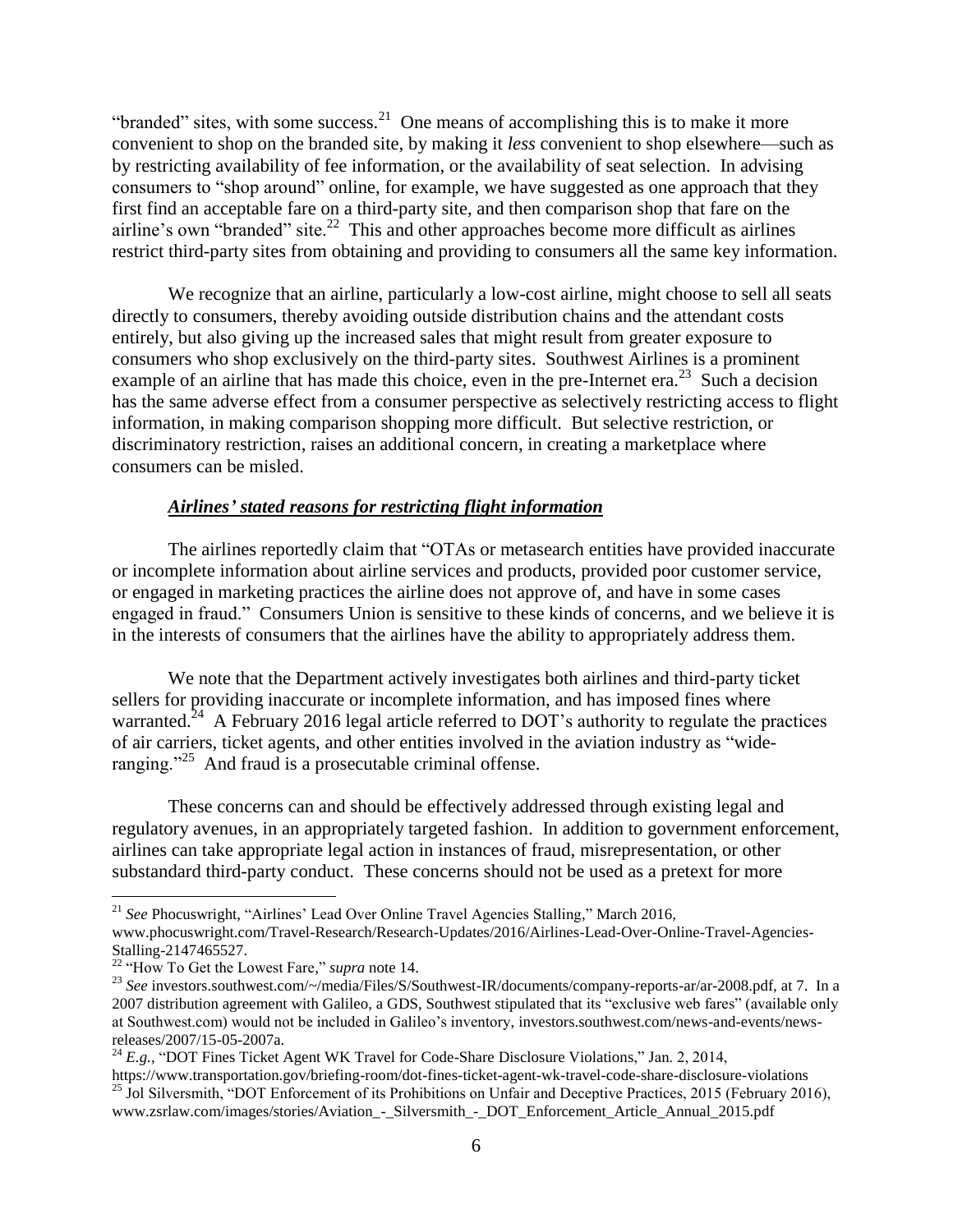broadly restricting market access to basic market information. That does not help consumers; it hurts consumers seeking to comparison shop.

## *Effects of airlines restricting use of flight information*

We believe the airline practice of reducing the availability of flight information on thirdparty OTA and metasearch sites clearly has a "significant negative impact" on consumers, including in the following ways:

- Some consumers will not budget properly when booking on third-party sites, because it is not clear that the "total" price does not include ancillary fees for basic services such as checked baggage, carry-on baggage, seat assignments, ticket changes, etc.
- Some consumers will be inconvenienced or will pay too much if they do not realize that airlines are not providing third-party sites with all available flight options, and they may schedule vacations or business trips without realizing there are more options on itineraries and fares.
- Some consumers will choose not to travel at all, because they are unaware that more convenient and affordable flight options are available but are not being offered on thirdparty travel sites.

Among the "subsets of consumers" more likely to be harmed are budget-conscious consumers and families, economically struggling or living on strict budgets, who need to fly but are hit with surprise added fees after the booking is complete, or even on the day of travel. This includes members of the U.S. Armed Forces and students, who can be hard hit by unexpected expenses. And it includes consumers who are not particularly savvy about online commerce including some seniors.

Another subset of consumers more likely to be harmed are those in geographic areas that have been marginalized by the airline consolidation in recent years, and the resulting abandonment of hubs and downsizing of airports as competition shrinks.<sup>26</sup> Consumers depending on these marginalized airports have a greater need than ever to obtain reliable flight information on third-party travel sites.

More broadly, a significant number of consumers simply will not have the time, patience, and expertise to also query one or more airline "branded" sites after shopping on third-party OTA and metasearch sites. It would be useful if the Department could obtain and publish statistics on the relative frequency of such shopping trends.

Issues with information on flight availability are also of concern. In our summer 2016 investigation into third-party OTA and metasearch sites, we repeatedly found numerous problems with flight availability information. In multiple instances, when we queried third-party

 $\overline{a}$ <sup>26</sup> See testimony of William J. McGee before the United States Senate, The American Airlines/ US Airways Merger: Consolidation, Competition, and Consumers, March 2013, https://www.judiciary.senate.gov/imo/media/doc/3-19- 13McGeeTestimony.pdf.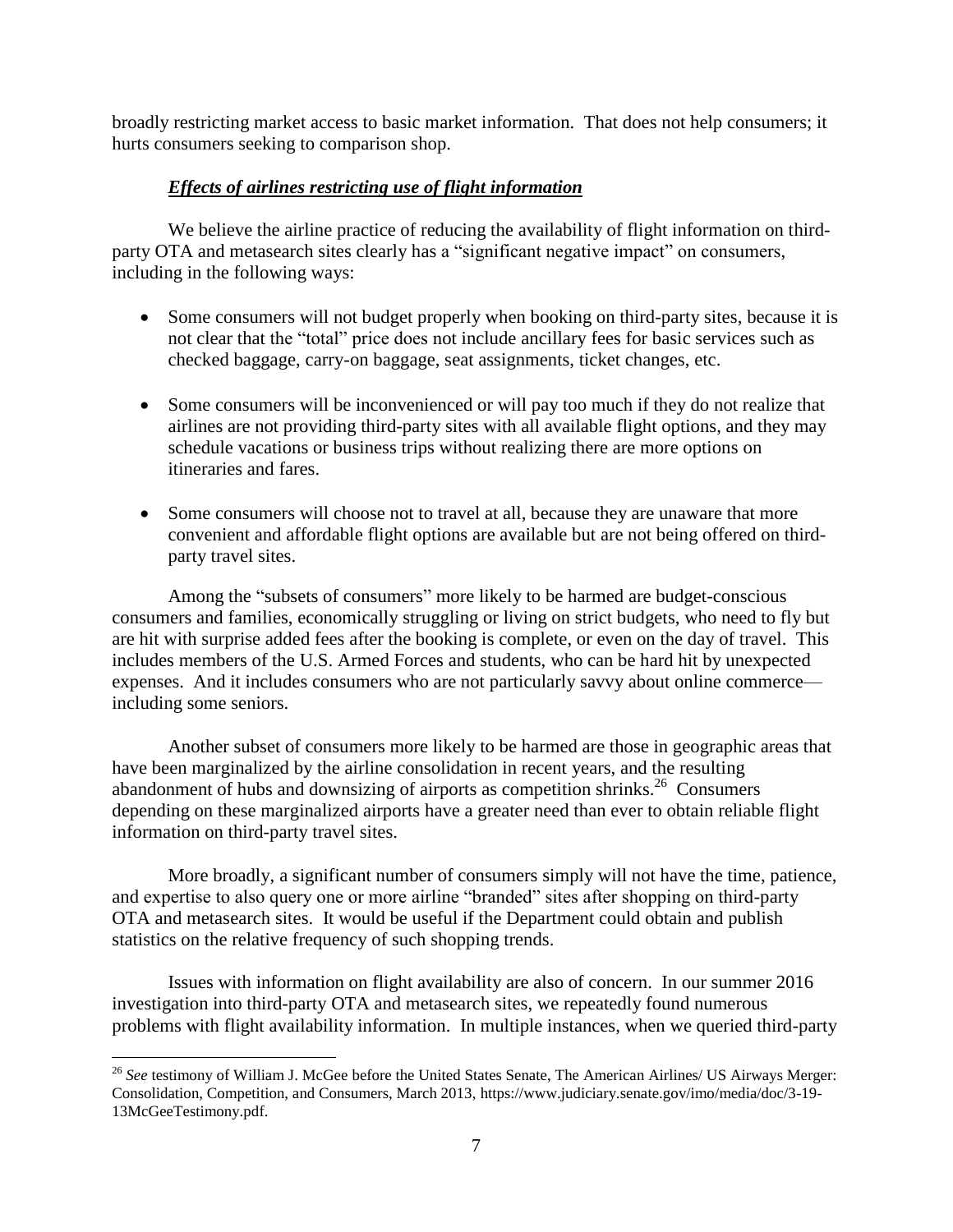sites for specific itineraries, we were initially provided with listings of flights that met our criteria; however, upon clicking through to obtain more information, we were suddenly told that some flights were unavailable. While the real-time nature of online travel reservations could also be a contributing factor, we believe such incidences may have stemmed from restrictions imposed by the airlines on third-party sites.

As we noted above, we believe the most helpful approach for consumers is for *all* flight schedule, fare, fee, and availability information to be available to consumers on the full variety of independent OTA and metasearch sites, to enable consumers to have the fullest array of competitive choices when shopping for and booking flights. Any restriction on full transparency hampers the booking process and puts consumers at a disadvantage.

As we also noted above, we believe consumers would be significantly harmed if another major airline decided to withdraw completely from making flight information available to thirdparty sites. We hope that will not occur. But consumers are harmed now by airlines seeking to have it both ways, taking selective advantage of the third-party sites while seeking to control the sites' competitive influence on the marketplace.

The Department also notes that some airlines are restricting OTAs and metasearch sites from displaying codeshare flights. These restrictions raise similar transparency and competition concerns, in that they obscure what choices are available to consumers, as well as raising issues of accountability for safety, security, reliability, and comfort.<sup>27</sup>

#### *Competitive Air Transportation Marketplace*

 $\overline{a}$ 

How the restrictions on distribution and availability of flight information are dealt with will have significant implications for competition and consumer choice. More transparency, available more broadly, means more meaningful competition, giving consumers the power of more choice.

As we have said repeatedly over the years, consumers should be able to rely on thirdparty websites displaying flight choices accurately and objectively, without bias. This means ensuring integrity on the part of the third-party sites themselves, as we have recommended for years,<sup>28</sup> including in September 2014 comments to the Department.<sup>29</sup> Equally important is that the third-party sites be receiving accurate and complete information from the airlines to convey

 $27$  The airline industry has a history of inadequate transparency for codeshare flights. In 2010, as a member of the Department's Future of Aviation Advisory Committee, we proposed adding codeshare partner data to the Department's monthly Air Travel Consumer Report, www.transportation.gov/sites/dot.gov/files/docs/faac-finalreport-for-web.pdf, at 37. The Department included this proposal in the Enhanced Protections for Air Travelers announced in October 2016, www.transportation.gov/briefing-room/us-department-transportation-announcesenhanced-protections-air-travelers-actions.

<sup>28</sup> *See, e.g.,* "Travel Web Sites: Look Around Before You Book," *Consumer Reports Travel Letter*, Oct. 2000; "Is Your Travel Agency Playing 'Fare'?," *Consumer Reports Travel Letter*, June 2001; "Travel Web Sites: You Still Need to Compare," *Consumer Reports Travel Letter*, June 2002[, http://consumersunion.org/news/travel-web-sites](http://consumersunion.org/news/travel-web-sites-you-still-need-to-compare/)[you-still-need-to-compare/.](http://consumersunion.org/news/travel-web-sites-you-still-need-to-compare/)

 $^{29}$  Comments of Consumers Union and the U.S. Public Interest Research Group, Docket No. DOT-OST-2014-0056, "Transparency of Airline Ancillary Fees and Other Consumer Protection Issues," Sept. 2014, https://www.regulations.gov/document?D=DOT-OST-2014-0056-0632.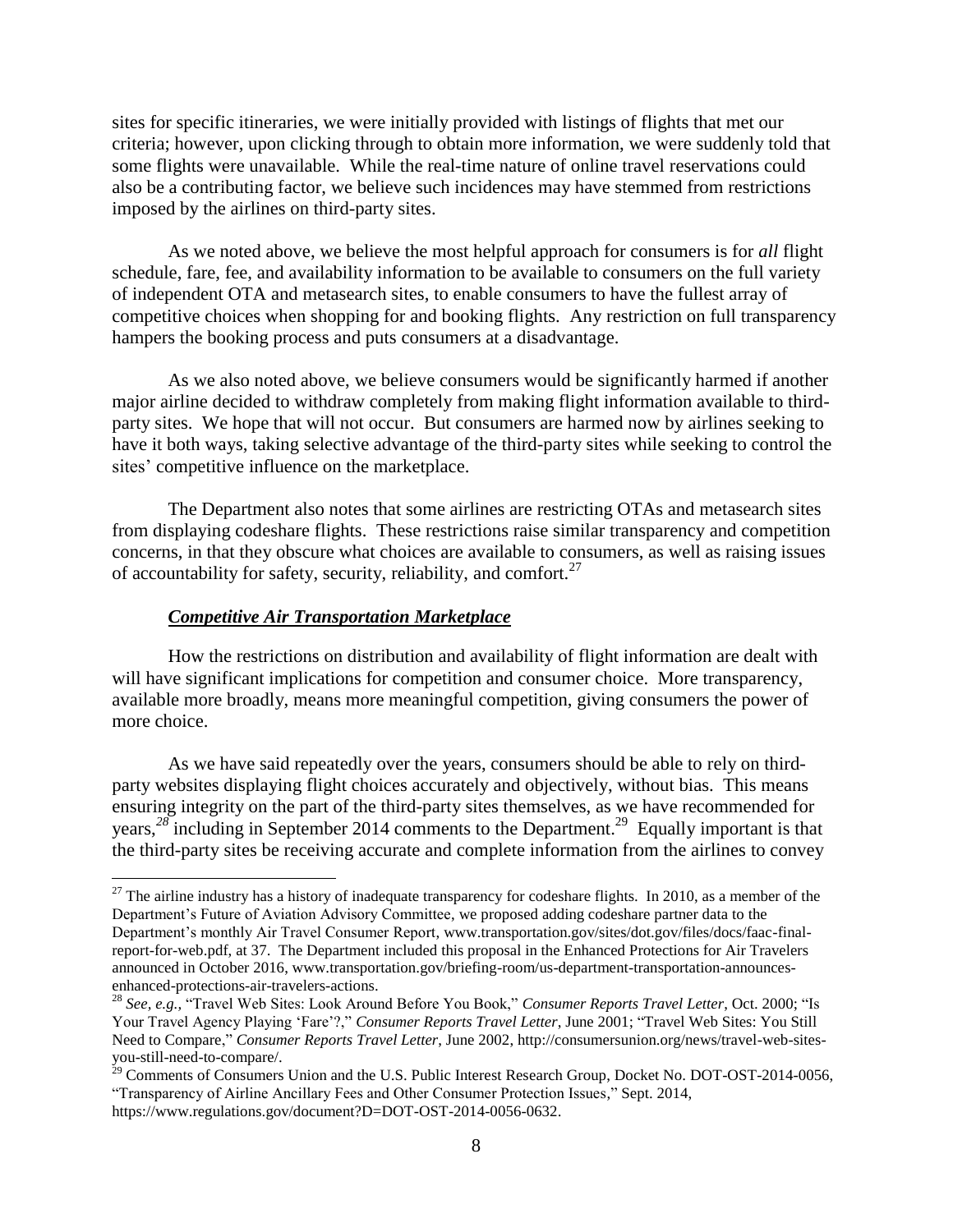to consumers. As we stated in our September 2014 comments: "Consumers should know not only whether they are receiving the complete universe of options, but also whether the scales are being artificially tilted in favor of certain carriers."<sup>30</sup> As the American Antitrust Institute noted in its own September 2014 comments to the Department: "When prices are not transparent, bad deals often are 'disguised' as good deals, and consumers may be deceived and misled into purchasing inferior or unwanted products, or products that do not suit their needs."<sup>31</sup>

Independent third-party websites are particularly important to consumers shopping in the concentrated air travel marketplace. Several waves of airline mergers over the 35+ years since deregulation have left American consumers with only four major airlines from which to choose for the vast majority of domestic flights—the three legacy airlines, American, Delta, and United, plus Southwest. As we predicted, $32\text{ with fewer competitive constraints on the remaining giants}$ , the result has been cancelled routes, closed hubs, fewer flight choices, reductions in service quality, and fewer new-entrant airlines, along with higher fares. The ability to conveniently obtain independent, reliable, up-to-date information on flights, fares, and fees is a critical tool for consumers to take advantage of whatever competition remains, to find the best choices based on their needs and preferences.

In the research we conducted during the summer of 2016, over the course of two weeks we repeatedly searched for the lowest nonstop airfares on five busy domestic routes, using nine popular third-party travel sites: CheapOair; Expedia; Google Flights; Hotwire; Kayak; Orbitz; Priceline; Travelocity; and TripAdvisor.<sup>33</sup> After a total of 372 queries, we found these thirdparty sites very beneficial in locating choices in airlines, flight availability, and pricing, particularly when the search could be repeated multiple times over several days.

#### *Resources Needed for Competitive Entry*

New entrant airlines can offer consumers more options, and potentially lower prices and better service. Indeed, new entrants have a strong incentive to offer those advantages, in order to persuade consumers to switch from one of the established airlines with which they are more familiar. But in order for new entrants to establish a foothold in the marketplace, they must be able to reach consumers. Independent third-party sites are a key way—and perhaps the only effective way—for the new entrants to do so. That is why it is essential that there be effective competition among the third-party sites, that they be transparent and unbiased, and that they be obtaining all the kinds of information that consumers assess in order to make purchasing decisions.

No new scheduled passenger jet airline has entered the U.S. domestic market since the launch of Virgin America in 2007. At no time since the airline industry was deregulated in 1978

<sup>30</sup> *Id.*

<sup>&</sup>lt;sup>31</sup> [www.antitrustinstitute.org/sites/default/files/Comments%20of%20the%20American%20Antitrust%20Institute,](http://www.antitrustinstitute.org/sites/default/files/Comments%20of%20the%20American%20Antitrust%20Institute) %20Docket%20No%20OST-2014-0056.pdf

<sup>32</sup> *See, e.g.,* McGee testimony, *supra* note 26; testimony of William J. McGee before the United States Senate, The United/Continental Airlines Merger: How Will Consumers Fare?, May 27, 2010,

https://www.judiciary.senate.gov/imo/media/doc/5-27-10%20McGee%20Testimony.pdf.

<sup>33</sup> "How To Get the Lowest Fare," *supra* note 14.